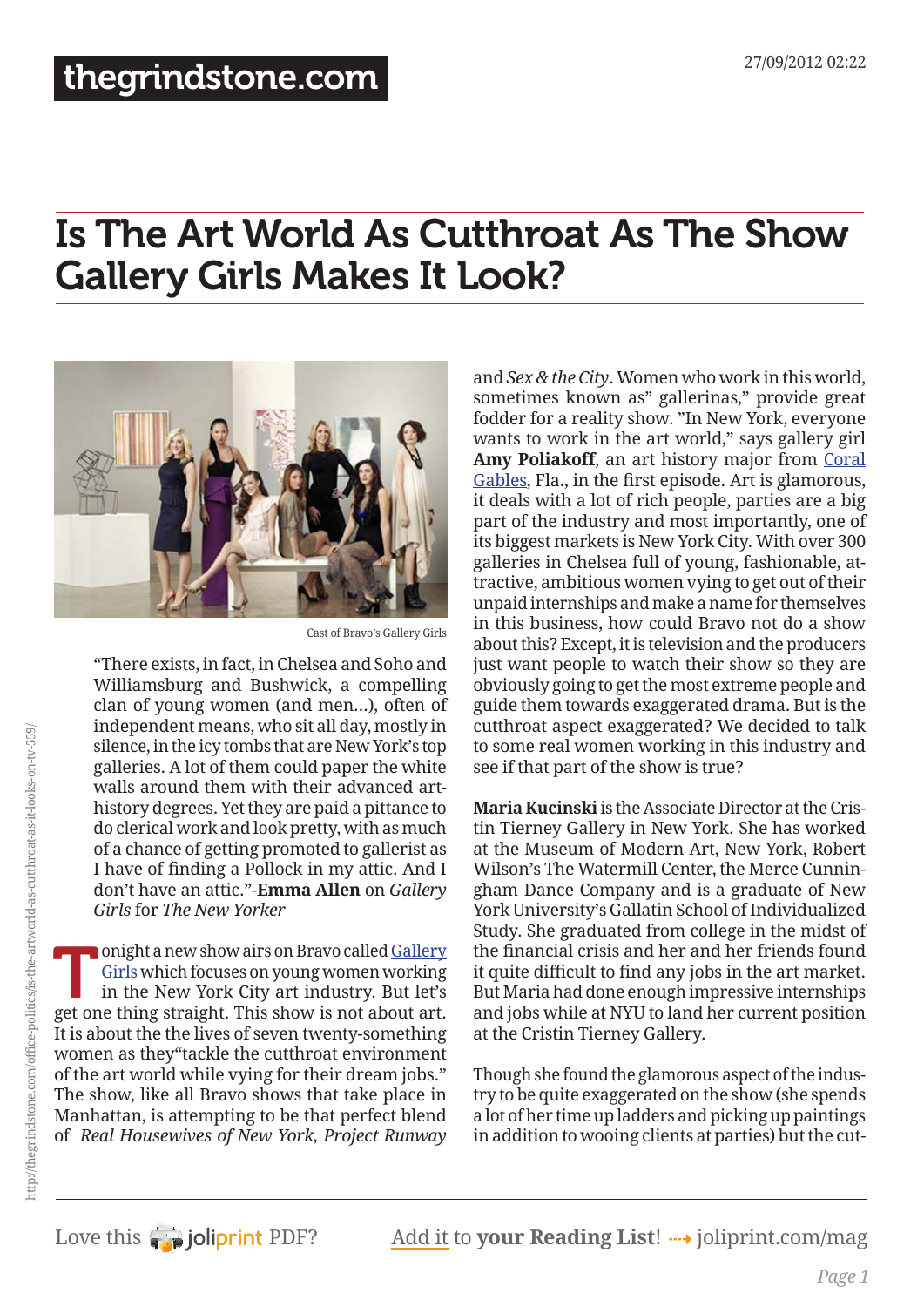#### Is The Art World As Cutthroat As The Show Gallery Girls Makes It Look?

throat aspect is accurate (though a bit more catty and colorful on the show. It's only a matter of time before someone throws a drink.) "Information in the art world is power. If you have a good relationship with a director or an artist then you hold on to that and that's how you get ahead," she said. You have to be able to get along with the people you work with though, because it is a very small group. She said part of the reason she enjoys her job so much is that her boss, Cristin, is extremely intelligent but also very down to earth, a rarity in the art world it seems. "That is very hard to come by. I would love to continue working with Cristin. She has a very clear vision in mind for what she wants from her artists. There are a lot of pretentious people in this industry and she is definitely not one of them."

**Natasha Rottmann** holds a Master's degree from Christie's Education in London, as well as completing the Art and Business Certificate Program at the Sotheby's Institute. After graduation she worked as a "gallery girl" at the Vanessa Buia Gallery in Chelsea. Natasha left the gallery after two years due to the drama of the art world including the cat fights, arguments over paintings, sleeping with owners, art snobs and Ivy league snobs. Natasha still spends much of her time in the gallery and art fair scene but in a different capacity. She successfully transitioned from the gallery world to a career in art behind the scenes. Currently Natasha is the Director of Operations for Collectrium, which counts Eli Klein Fine Art gallery as one of its App clients (Full Disclosure: Eli Klein is included in the show.)

Photo: Bravo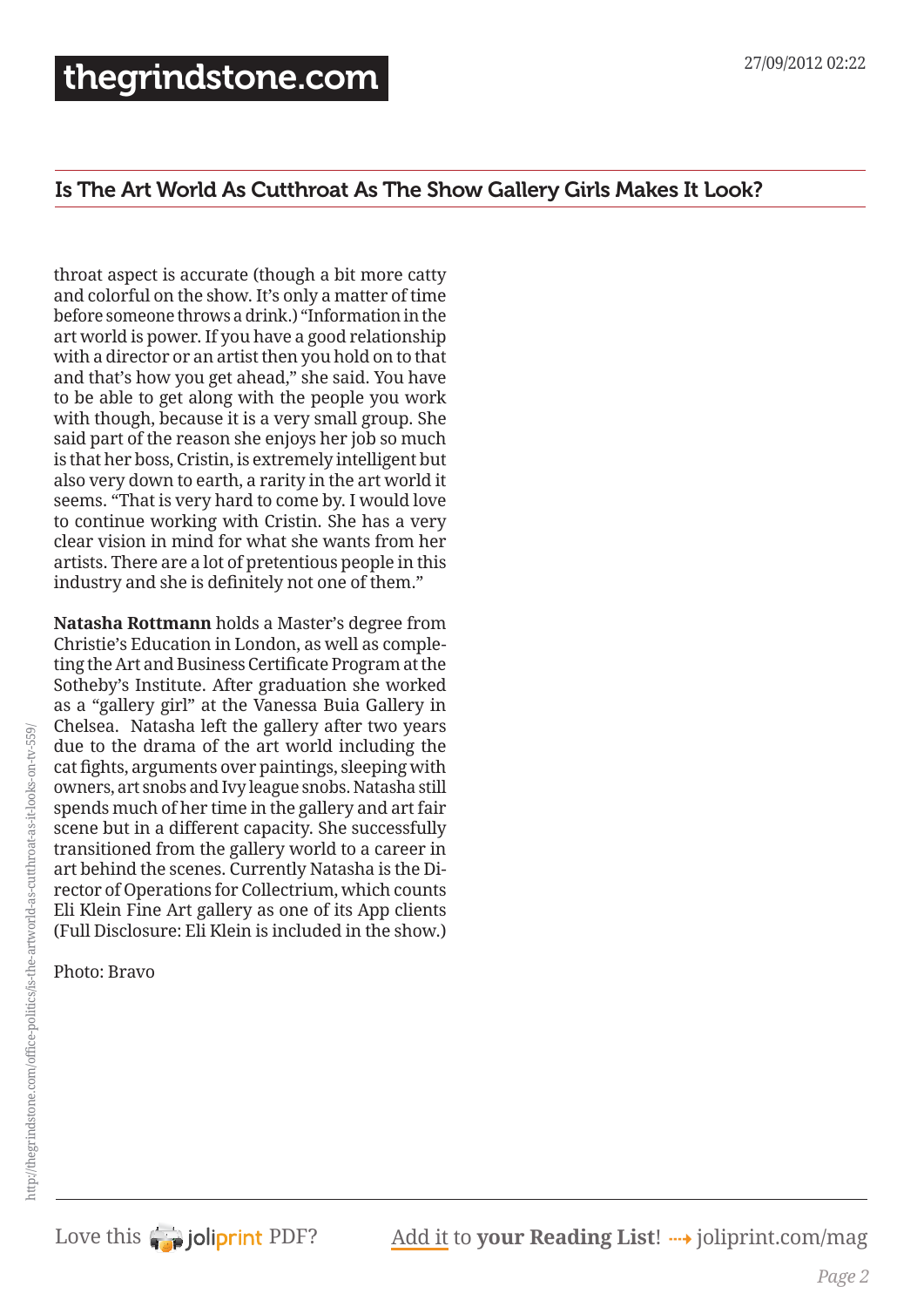## [thegrindstone.com](http://thegrindstone.com/)

# Is The Art World As Cutthroat As The Show Gallery Girls Makes It Look? Page 2 |



Real Gallery Girl: Maria Kucinski, Associate Director at the Cristin Tierney Gallery

masters and a degree from Sotheby's would<br>
in the industry, right? Not so much, she says.<br>
She says averyone has to have this kind of extensive make Natasha stand out as a young woman She says everyone has to have this kind of extensive education to even be looked at twice unless they went to Italy straight after high school and studied one artist obsessively for six years becoming an expert on that one subject. But for the most part, having a masters which will then lead to an unpaid internship most likely, is de rigeur. Natasha actually managed to beat out someone with a PhD for her first unpaid internship at a gallery. "It is a really tough job market and you have to know what you are talking about," she said.

She agreed that the glamorous aspect of the industry often overshadows just how tough it is. "Sotheby's in New York got a horrible reputation for hiring all these young girls and just paying them nothing.

There was so much turnaround," she said. "It is extremely competitive. You need to watch your back at all times. Every girl is vying for your position and at a small gallery there really isn't that much direction to go in [there is the assistant director, the director and the owner.] The director has to watch her back too!" Natasha ended up leaving the gallery world in order to go to London for her masters. She thought about returning but "I felt I wanted to work with all the players in the art world – from collectors to galleries to art fairs and advisors – working for a company that provided services to everyone in the art world gave me that opportunity."

#### **Suzanne Julig** is founder of the Suzanne Julig Art Advisory and is a 20-year veteran of the gallery world. She told **The Grindstone:**

"It is challenging and fast-paced, one is constantly learning about new art and artists – how to promote and sell their work – and building relationships with collectors, museums and others in the field. It can certainly be very competitive, as in any organizations where sales are involved, but hard work, scholarship, smarts and the ability to build relationships are valued – at least in my experience."

The show is also getting a lot of attention for showing the separation in the industry between women who come from money (and tend to have attended an Ivy League school and live on the Upper East Side) and those who don't and live in Brooklyn (and wear bright red lipstick.) "There wasn't so much a starting point or a big fight that made us not like each other," **Maggie Schaffer**, 24, of Murray Hill, told The News. "It's just a very different scene between Brooklyn and Manhattan. You'll definitely be able to